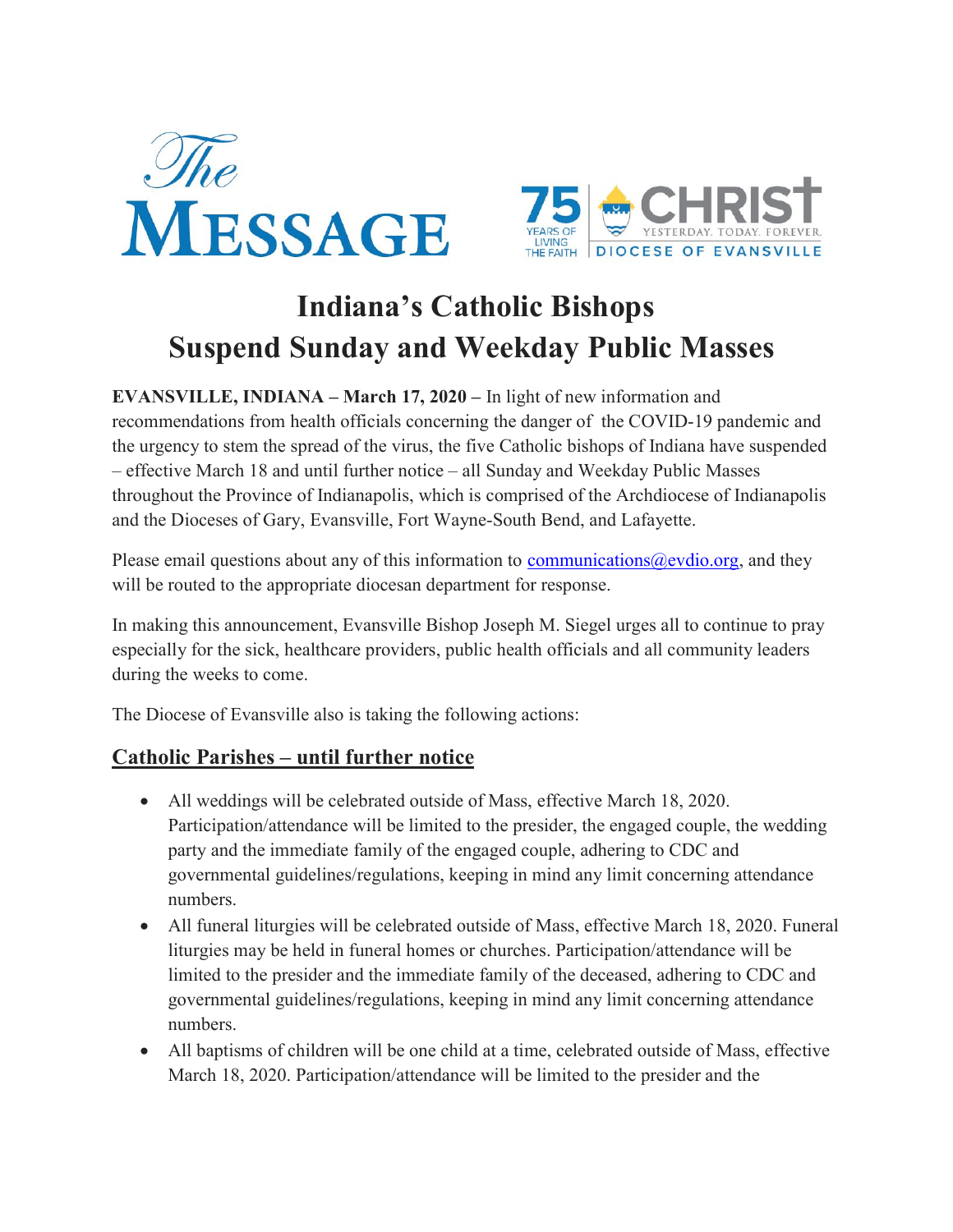immediate family of the child being baptized, adhering to CDC and governmental guidelines/regulations, keeping in mind any limit concerning attendance numbers.

- St. Benedict Cathedral in Evansville is developing a plan to offer Mass seven days a week on YouTube and other platforms. Other parishes may also be offering this service. More details will be announced as they become available.
- Churches will remain open for prayer, but the faithful are urged to practice socialdistancing efforts to minimize their own and others' potential exposure.
- Parish offices remain open under their normal business hours.
- Members of the faithful who are elderly, particularly those with underlying health conditions, and those with a comprised immune system or who are ill are encouraged to stay home and avoid any gatherings. They are encouraged to pray at home and/or watch a televised Mass if possible.
- All parish events were cancelled without exception effective at 8 a.m. local time on Monday March 16, 2020. These include – but are not limited to – religious education and RCIA classes, youth and young adult ministry events, meetings of parish committees and other ministries, parish fish fries and other fundraisers.
- External events scheduled to be held in parish facilities (e.g. parish halls, school gymnasiums, etc.) should be evaluated on a case-by-case basis. Parishes should not commit to additional such events until further notice. Any such events are to adhere to CDC and governmental guidelines/regulations, keeping in mind any limit concerning attendance numbers.

# Catholic Schools

- All Diocese of Evansville Catholic schools are closed. Here are the length of school closures by county, effective immediately:
	- o Daviess three weeks
	- o Dubois three weeks
	- o Gibson four weeks
	- o Knox three weeks
	- o Spencer three weeks
	- o Vanderburgh two weeks
	- o Warrick three weeks
- Effective immediately, all extracurricular meetings, school-sponsored events, fundraisers, field trips and non-essential meetings are cancelled through Monday April 6, 2020. The Catholic Schools Office will reassess the situation at that time.

## Diocesan Offices and Events – through at least April 6, 2020

- Diocesan offices remain open.
- Effective immediately, all non-essential travel by diocesan staff is cancelled.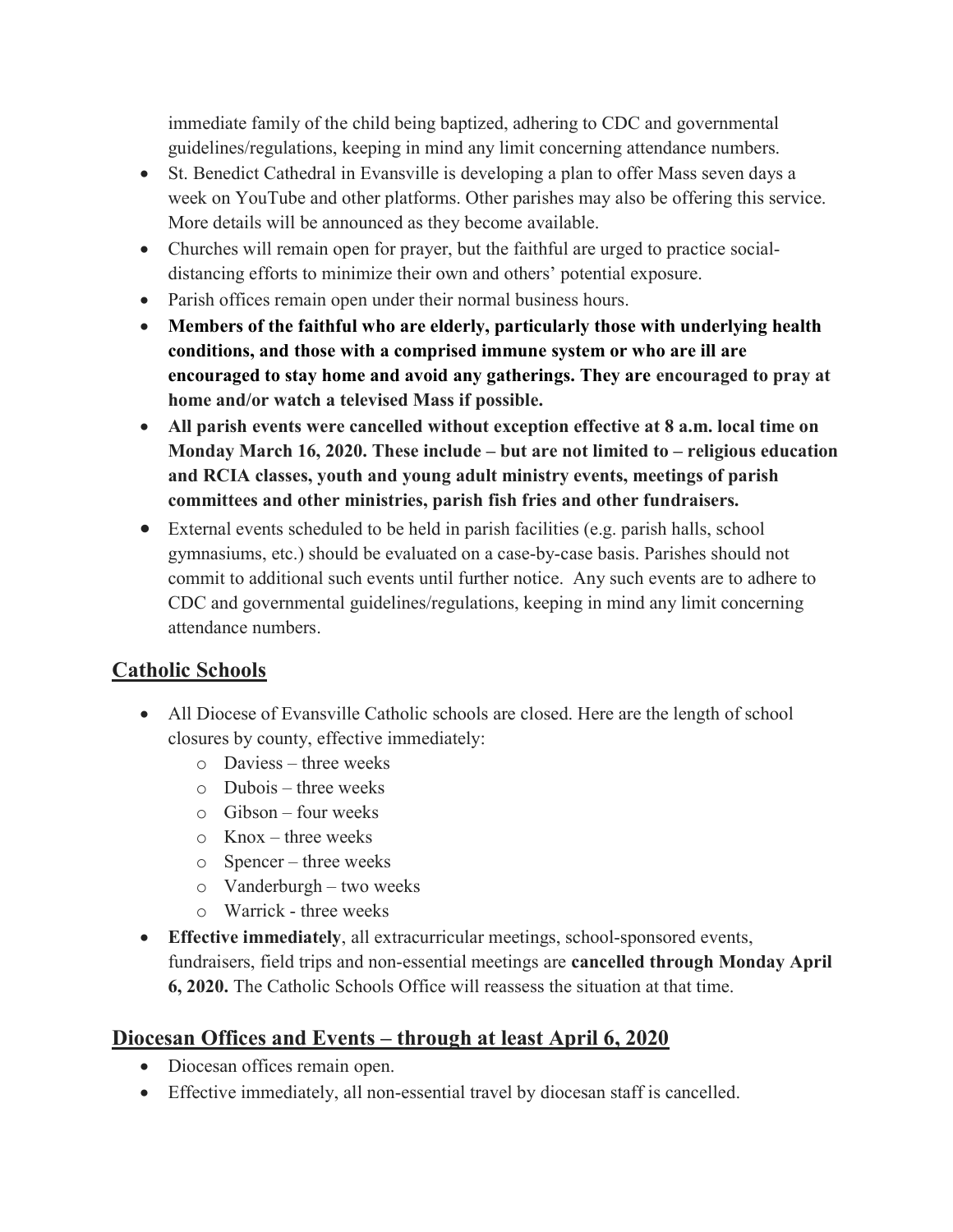- Meetings of diocesan committees and other groups scheduled for the Catholic Center and/or Sarto Retreat House are cancelled.
- Diocesan events are cancelled until further notice, including the Souce + Summit youth and adult retreats.

# Sacramental Concerns (Updated March 16, 2020)

#### General

• The most vulnerable populations should avoid participating in any of these events

## Weddings

 All weddings would be celebrated outside of Mass with participation limited to officiant (priest/deacon), engaged couple, wedding party (bridesmaids and groomsmen), immediate family (no more than 10 total)

#### Funerals

- Funeral liturgy outside Mass may be celebrated at the church or at the funeral home, with participation limited to celebrant, immediate family (no more than 10 total)
- Rite of Committal at graveside may be celebrated with presider and immediate family

#### Baptism of Children

 All baptisms of children would be celebrated outside Mass, with participation limited to celebrant (priest/deacon), child, parents, godparents, and immediate family (no more than 10 total)

#### Reconciliation

• Communal Reconciliation services have been suspended.

#### **Confirmations**

Confirmations scheduled through the end of May are postponed until further notice.

## Mass Intentions

 Mass intentions can and should be fulfilled at Masses without a congregation as much as possible.

# Additional Background

## Continued Best Practices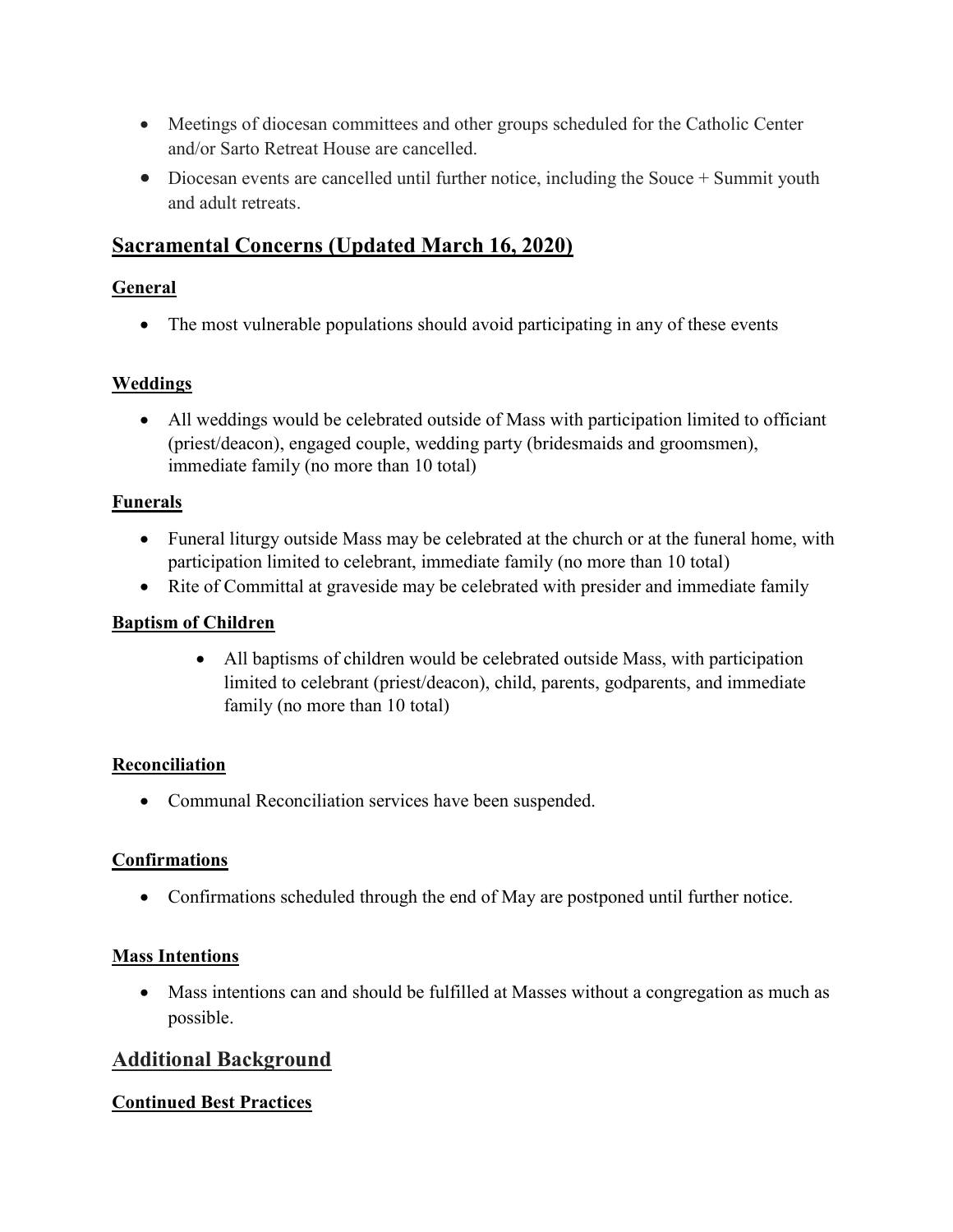Vaccinations, good hygiene, avoiding sick people, and staying home if you are sick are the best ways to avoid transmitting the virus.

The local health department will let us know if further actions need to be taken, and then you will be notified as quickly as possible.

The Catholic Schools Office has shared the following information with students and teachers:

The Catholic Schools Office reminds teachers and students of the following preventive measures:

- Wash your hands often with soap and water for at least 20 seconds.
- If soap and water are not available, use an alcohol-based hand sanitizer.
- Avoid touching your eyes, nose, and mouth with unwashed hands.
- Avoid close contact with people who are sick.
- Stay home when you are sick.
- Cover your cough or sneeze with a tissue, then throw the tissue in the trash.
- Clean and disinfect frequently touched objects and surfaces.

The safety of students, faculty and staff is the Catholic Schools Office's first priority. The office will continue to update schools as necessary.

In addition to these steps, the diocese – including the Catholic Schools Office – recommends that people across the diocese follow the recommendations of their local health departments regarding additional precautions in their areas. The diocese also recommends following the general guidelines issued by the U.S. Centers for Disease Control. The CDC provides the following on its website (https://www.cdc.gov/coronavirus/2019-ncov/about/preventiontreatment.html):

There is currently no vaccine to prevent coronavirus disease 2019 (COVID-19). The best way to prevent illness is to avoid being exposed to this virus. However, as a reminder, CDC always recommends everyday preventive actions to help prevent the spread of respiratory diseases, including:

- Avoid close contact with people who are sick.
- Avoid touching your eyes, nose, and mouth.
- Stay home when you are sick.
- Cover your cough or sneeze with a tissue, then throw the tissue in the trash.